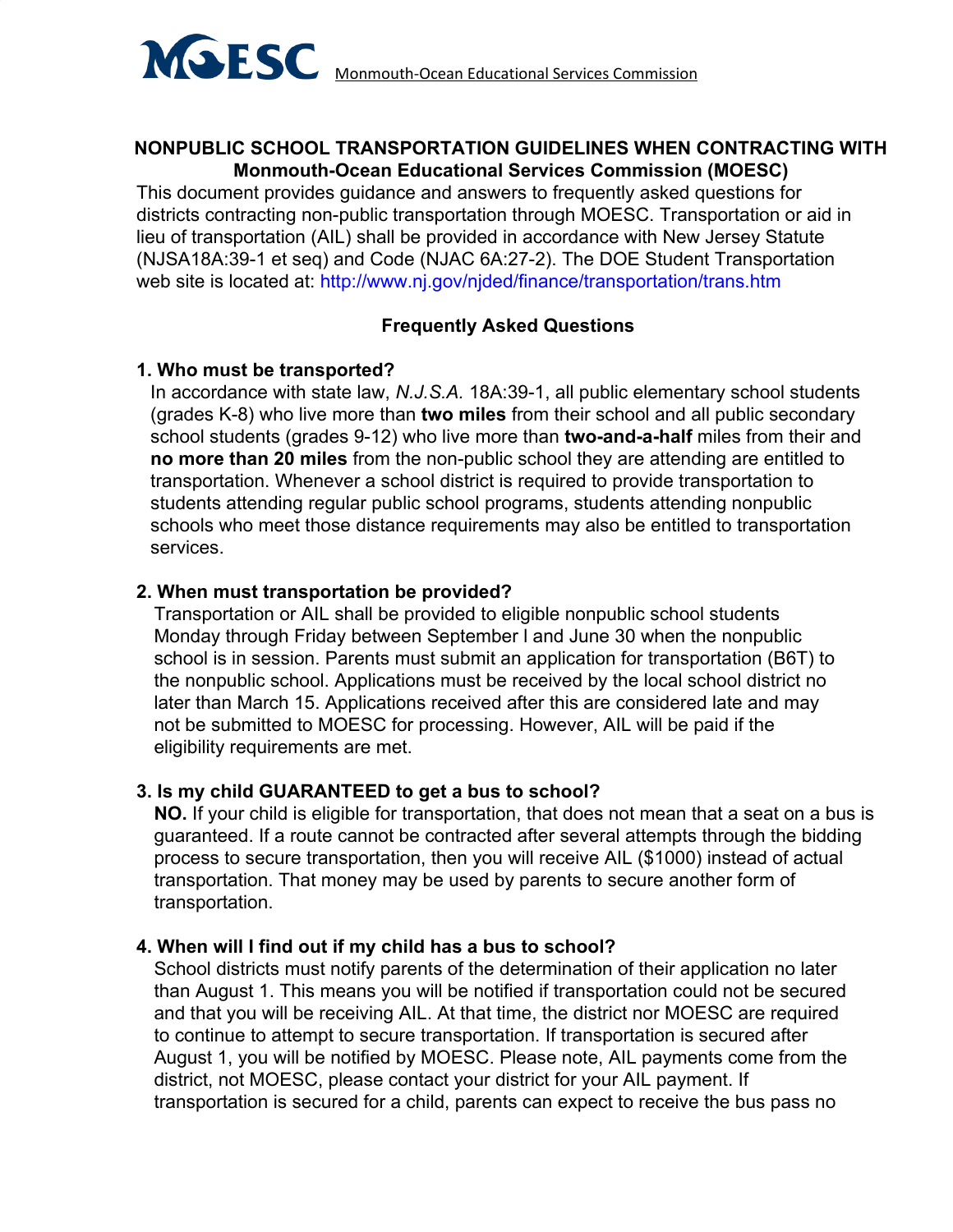

later than the second week in August.

#### **5. Are there any limits on nonpublic school transportation?**

Yes, there are several limits on nonpublic school transportation. They are:

- The school must be a nonprofit school;
- The school may be located *no more* than twenty miles from the student's home;

• The cost of the transportation must not exceed the annual maximum expenditure set by law each year (\$1000). This does not make non-public contracts attractive to contractors because they do not generate revenue. This limits the number of contractors willing to bid on routes and often results in a lack of transportation coverage.

• Students must reside in a district which provides transportation to and from school for remote public school students. (Exception: Nonpublic school transportation services are not required when the only transportation provided by the local board of education is for students attending special education, vocational/technical, or other specialized programs.)

• Students must be in grades kindergarten through grade 12 and must meet the entrance age requirements for students in the resident public school district.

## **6. What happens if the cost of transportation exceeds the annual maximum expenditure set by law?**

If the cost of the transportation to be provided to the nonpublic school student will exceed the annual maximum expenditure, the school district cannot provide the transportation but instead pay the student's parent or legal guardian the maximum expenditure amount.

## **7. Is a nonpublic school student who is not eligible to receive transportation eligible to receive AIL?**

No. When parents submit the Application for Private School Transportation (B6T Form), they are applying for transportation, not aid. The district's first obligation is to provide transportation for eligible students within the maximum expenditure. Parents receive AIL only if students are eligible for transportation and the district is unable to provide it for this amount. AIL is simply an alternate way of providing the transportation itself. Therefore, if students are not eligible for one, they are not eligible for the other.

#### **8. I do not like my child's bus route, can I just get AIL?**

No. Once transportation is secured, the parent cannot decide they want the AIL payment. If you decide not to use the transportation provided, no other aid will be provided to parents and the parents will be responsible for transportation.

#### **9. What is the maximum length of time permitted for a student to spend on a school bus?**

New Jersey Statute and Code does not establish a maximum time limit a student may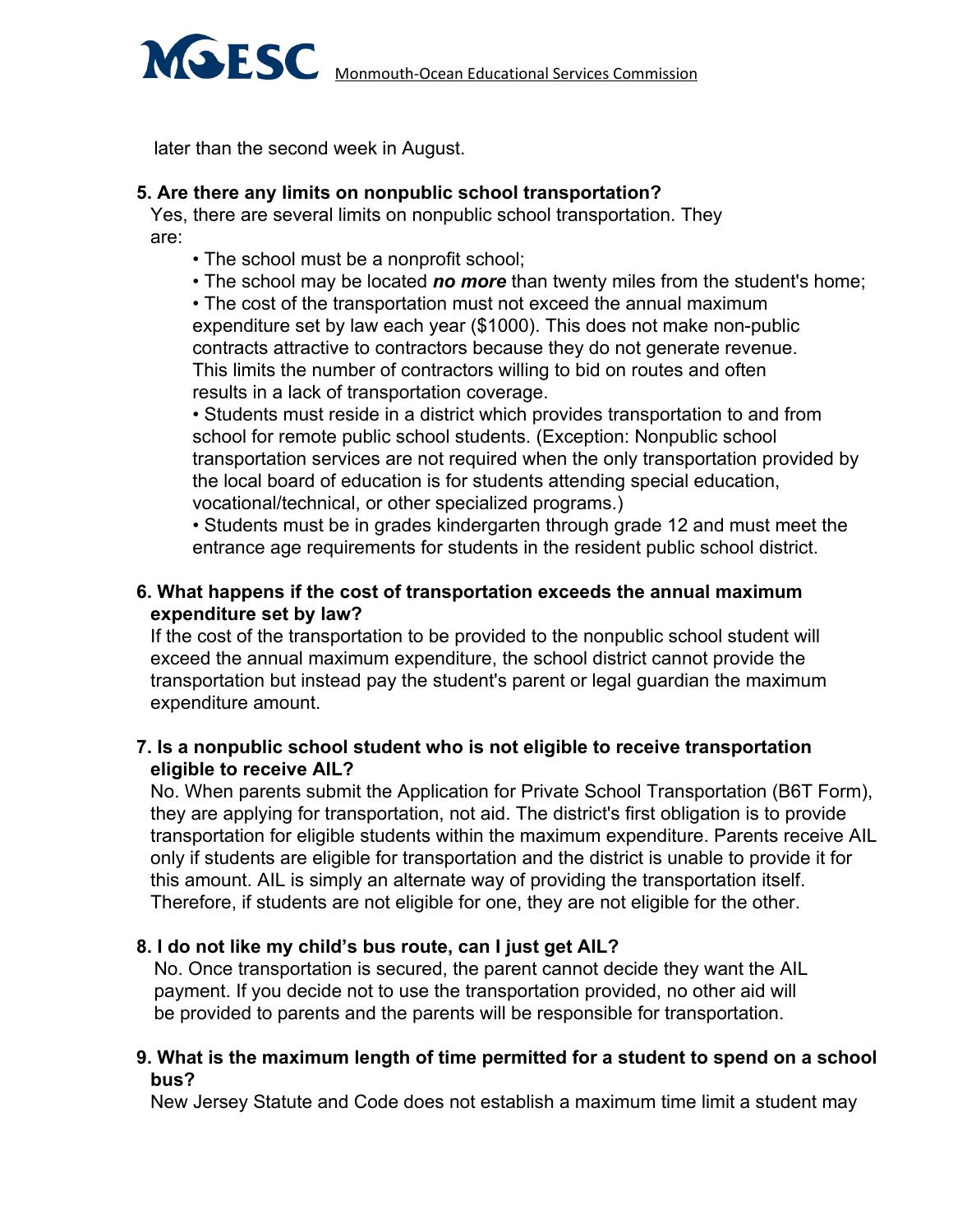

usually transport a large number of students within a small geographic area, nonpublic school routes typically do the opposite. They transport a relatively small number of students over a much larger area to schools that are often outside of the district and/or to multiple destinations. Therefore, as an industry standard, an hour and a half is not uncommon for these routes. MOESC will try to do its best to keep all routes within industry standard.

## **10. What is the maximum distance from a student's home permitted for the**

## **establishment of a school bus stop?**

New Jersey Statute and Code does not establish a maximum distance from a student's home to a bus stop. However, since both (NJSA 18A: 39-1.1 and NJAC 6A: 27-1.2(a)) set a maximum distance for eligibility for transportation, the district may not establish a stop beyond those distances without the parent's consent. MOESC will try to find a bus stop that is closest to the student's residence and make every effort to ensure that the stop is not more than 2 miles from the student's residence.

# **11. Who is responsible for safe travel along public roadways or walkways?**

It is **NOT** MOESC or the local Board of Education's responsibility to ensure safe travel along public roadways or walkways. Case law has long held that safety along public roadways and walkways is a municipal responsibility. It is for this reason that municipalities install sidewalks, traffic signals and signs, and paint crosswalks. MOESC will work with the local school district to ensure safe passage from the student's home to the bus stop. However, we cannot guarantee that every road will have a sidewalk for the entire distance between the stop and the residence. In addition, it is the responsibility of the parent to transport the student to and from the bus stop. Pursuant to section 40A:9-154.1 of New Jersey statute, school crossing guards are appointed by the municipality and are under the supervision of the chief of police or other chief law enforcement officer.

## **11. Is it permitted to have students arrive at the school or wait for the bus beyond the established bell times?**

Yes. Provided that they are properly supervised, students may be dropped off at the school early and wait for classes to begin or wait at the school for the bus to arrive after school is dismissed. This practice is not uncommon; especially when the bus routes are tiered (i.e. the same bus is used for the completion of more than one route).

# **12. Is it permitted to have students transfer buses during a bus route?**

Yes. Provided that they are properly supervised, students may be required to transfer buses. Typically, they will wait on the first bus, or be discharged at a school, to await the arrival of the second bus. This practice is common when students are being transported from many different points within a given area. In such a case, they are